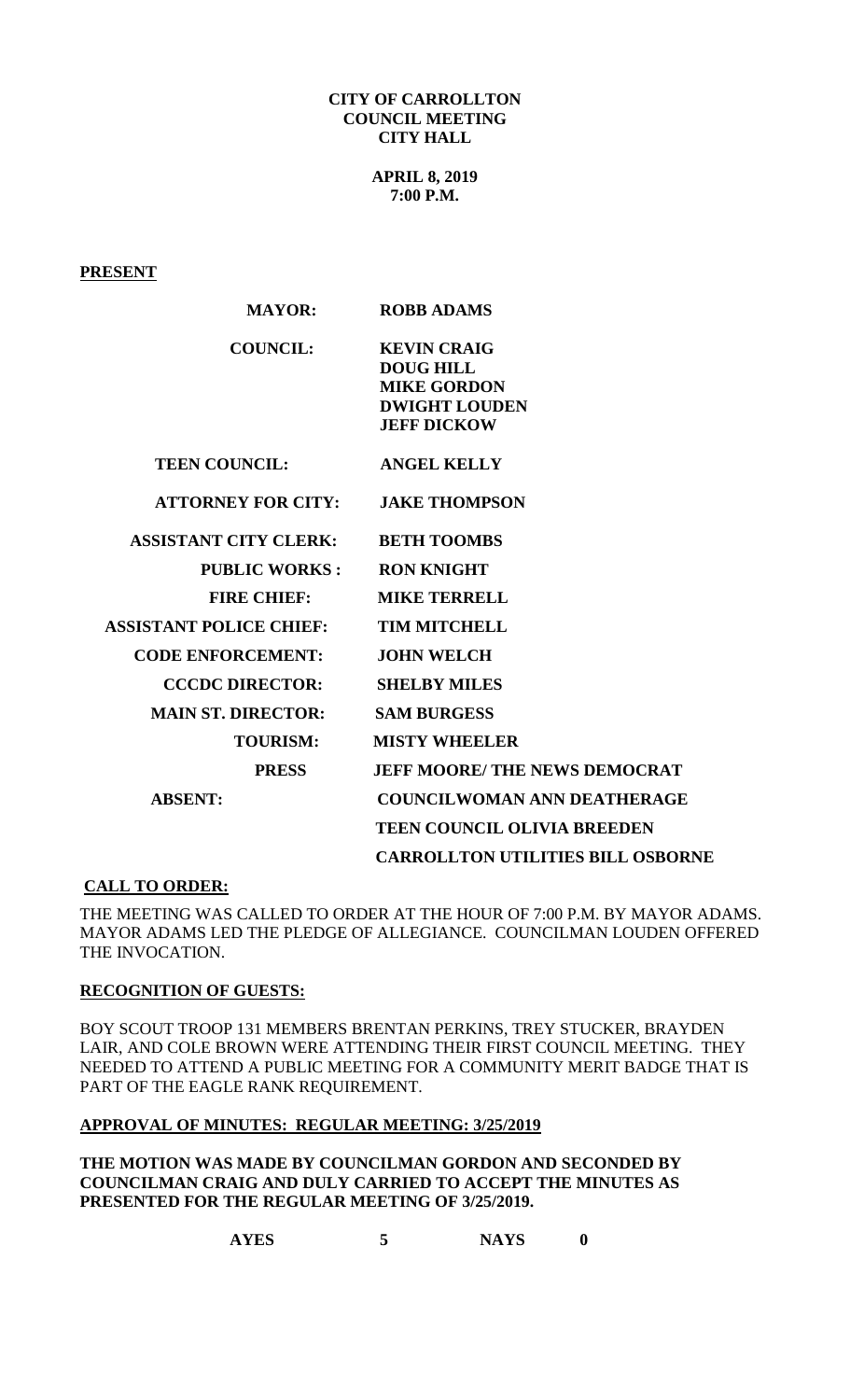## **UNFINISHED BUSINESS:**

NONE

### **NEW BUSINESS:**

MAYOR ADAMS SAID THE CITY HAS \$430,000 IN CDS THAT ARE COMING DUE IN THE NEXT FEW WEEKS. THIS MONEY IS PART OF THE CITY'S RESERVE. MAYOR ADAMS HAS CHECKED RATES WITH LOCAL BANKS. FIRST NATIONAL BANK HAS THE BEST RATES - 1 YEAR AT 1.5%, 2 YEARS AT 2.25%, AND 3 YEARS AT 2.5%.

### **THE MOTION WAS MADE BY COUNCILMAN GORDON AND SECONDED BY COUNCILMAN DICKOW AND DULY CARRIED TO MOVE THE \$430,000 IN CDS WHEN THEY COME DUE TO FIRST NATIONAL BANK FOR THE 2 YEAR RATE AT 2.25%.**

**AYES 5 NAYS 0**

### **DEPARTMENT REPORTS:**

**A. TEEN COUNCIL –** ANGEL KELLY SAID CCHS PROM IS IN 2 WEEKS AT PRICKEL BARN IN WALTON, KY. BASEBALL SEASON HAS KICKED OFF. SOFTBALL TEAM IS CURRENTLY 11-0.

**B. PUBLIC WORKS** – RON KNIGHT SAID MOWING SEASON HAS STARTED. HE HAS WORKED ON ELECTRIC AT POINT PARK FOR CAMERA WIRING. MULCH WILL BE IN TOMORROW AT POINT PARK FOR PLAYGROUND EQUIPMENT. THEY HAVE BEEN BUSY CLEANING RIVER WALK AND GETTING BOAT RAMP READY. SPLASH PARK INSTALLER IS COMING END OF APRIL. ELECTRIC IS READY.

### **C. UTILITIES – ABSENT**

**D. CCCDC** – SHELBY MILES SAID HE IS IN EARLY PLANNING STAGES OF CMRS GRANT FOR DISPATCH CENTER. HE IS GETTING PRICING AND INFORMATION TOGETHER FOR EACH APPLICATION. HE HAS BEEN MEETING WITH KLC & DLG FOR VARIOUS GRANT OPPORTUNITIES FOR THE CITY. HE IS GOING TO WASHINGTON, D.C. NEXT WEEK TO ATTEND A CONFERENCE FOR RURAL ECONOMIC DEVELOPMENT AND FEDERAL OPPORTUNITY ZONES.

**E. TOURISM –** CIVIL WAR LIVING HISTORY IS THIS WEEKEND. RON KNIGHT HAS ASSISTED IN GETTING EVERYTHING READY. THERE ARE MORE STATIONS AND REENACTORS THAN LAST YEAR. MISTY HAS TAKEN TWO LARGE BROCHURE RACKS TO CINDY AT THE CAMPGROUND TO HELP ADVERTISE FOR LOCAL BUSINESSES. SHE HAS A MEETING NEXT WEEK WITH FRANKFORT AND OWEN COUNTY TOURISM ON HOW THEY CAN ALL WORK TOGETHER TO PROMOTE THE KENTUCKY RIVER AND EACH OTHER'S COMMUNITIES. SHE ALSO SHARED THE TOURISM ECONOMIC IMPACT INFORMATION FROM 2017 TO REMIND EVERYONE HOW IMPORTANT TOURISM IS TO OUR LOCAL ECONOMY. THERE ARE SOME DECISIONS TO BE MADE VERY SOON.

**F. POLICE DEPARTMENT –** DARRIUS WILL GRADUATE MAY 16. THEY ARE STILL LOOKING FOR A RETIRED POLICE OFFICER TO FILL VACANT SPOT. THEY MAY BE READY TO HIRE SOMEONE FOR DISPATCH POSITION SOON.

**G. FIRE DEPARTMENT –** MOTOR HAD TO BE REPLACED ON AIR COMPRESSOR. CHIEF TERRELL ATTENDED DIXIE FIRE SCHOOL RECENTLY. HE AND OTHER VOLUNTEER FIREFIGHTERS ARE SCHEDULED TO ATTEND MORE TRAINING IN THE NEXT FEW WEEKS.

**H. CODE ENFORCEMENT –** HE HAS BOARD MEMBERS SIGNED UP FOR UPCOMING TRAINING ON MAY 8. THERE IS GOING TO BE AN OPEN POSITION ON PLANNING & ZONING.

THERE WILL BE A PUBLIC HEARING WITH THE BOARD OF ADJUSTMENTS ON APRIL 16 AT 6 P.M. THE CARROLL COUNTY HIGH SCHOOL HAS FILED AN APPLICATION FOR A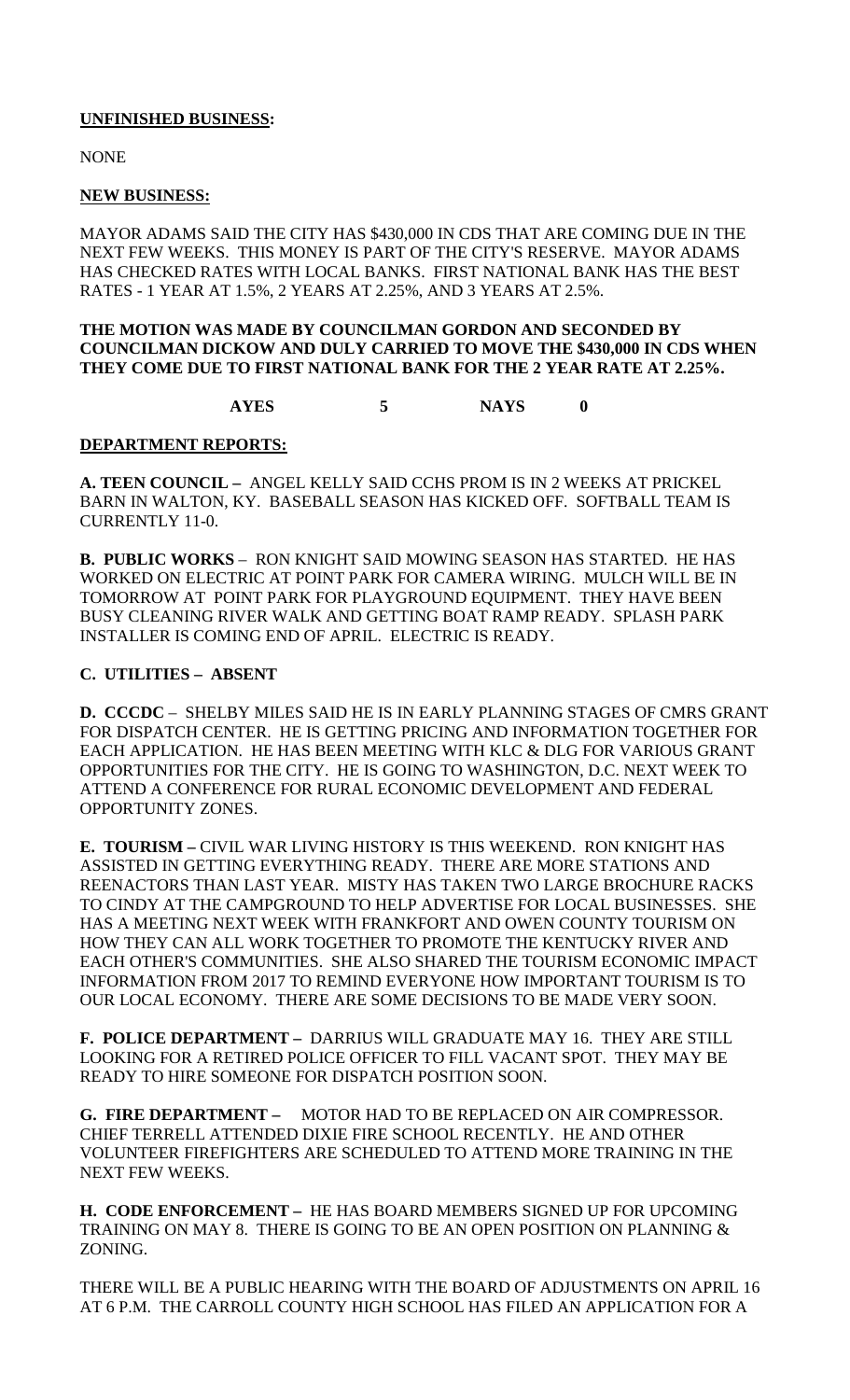CONDITIONAL USE PERMIT TO PERMIT THE SCHOOL IN ESTABLISHING A FARM USE ON THE CAMP KYSOC PROPERTY AT 1902 EASTERDAY ROAD.

**I. ASSISTANT CITY CLERK –** LIENS WERE FILED ON APRIL 1ST FOR ALL 2018 DELINQUENT TAXES.

**J. MAIN STREET –** MR. BURGESS WILL BE ATTENDING THE 2019 KENTUCKY MAIN STREET CONFERENCE APRIL 23-25 IN COVINGTON. IT IS THE 40TH ANNIVERSARY CELEBRATION OF THE KENTUCKY MAIN STREET PROGRAM.

THE MAIN STREET PROGRAM IS TRYING TO SPEARHEAD AN INFORMATIONAL KIOSK SPONSORSHIP. THE KIOSK IS FOUR SIDED. IT COULD BE PAINTED A COLOR FROM THE BENJAMIN MOORE HISTORIC PAINT COLLECTION. SPONSORSHIP WOULD BE AROUND \$4,000 IF THERE ARE FOUR SPONSORS. EACH SPONSOR WOULD BE RESPONSIBLE FOR WHAT IS IN THE LIGHTED DISPLAY AREA ON THEIR SIDE. THE MAIN STREET PROGRAM IS COMMITTED TO SPONSORING ONE SIDE. THREE MORE SPONSORS ARE NEEDED.

FIRST FRIDAY KICKS OFF JUNE 7 WITH AN ELVIS IMPERSONATOR.

EASTER ON THE SQUARE WILL BE SATURDAY, APRIL 20. CARRIAGE RIDE, EASTER BUNNY PICTURES, FACE PAINTING, AND EGG DECORATING WILL BEGIN AT NOON. THE EASTER EGG HUNT WILL BE AT 3 P.M.

**K. ATTORNEY -** NOTHING TO REPORT.

### **MAYOR'S REPORTS**

THE ADVERTISEMENT FOR THE BEAUTIFICATION AWARD WILL BE IN THE APRIL 18TH EDITION OF THE NEWS DEMOCRAT. THE DEADLINE TO NOMINATE AND VOTE IS JULY 31, 2019.

MAYOR ADAMS INVITED COUNCIL TO ATTEND URBAN FORESTRY'S MEETING ON APRIL 22 AT 11 A.M. AT THE HWY 42/227 CORNER LOT. A PROCLAMATION WILL BE READ DECLARING IT ARBOR DAY. THERE WILL ALSO BE A WHITE DOGWOOD TREE PLANTED IN MEMORY OF NANCY JO GROBMYER. LUNCH WILL FOLLOW AT GENERAL BUTLER PARK.

**EXECUTIVE SESSION EXECUTIVE SESSION: PER KRS 61.810(B) & (C):PROPERTY ACQUISITION/DISPOSITION/LITIGATION**

**THE MOTION WAS MADE BY COUNCILMAN LOUDEN AND SECONDED BY COUNCILMAN CRAIG AND DULY CARRIED TO GO INTO EXECUTIVE SESSION FOR DELIBERATION ON THE FUTURE ACQUISITION (OR SALE) OF REAL PROPERTY BY THE CITY PURSUANT TO KRS 61.810 (1)(B) BECAUSE PUBLICITY IS LIKELY TO AFFECT THE VALUE OF THE PROPERTY AND TO DISCUSS PROPOSED OR PENDING LITIGATION AGAINST ON BEHALF OF THE CITY PURSUANT TO KRS 61.810(1)(C) BECAUSE OF ATTORNEY CLIENT PRIVILEGE AT THE HOUR OF 7:43 P.M.**

# **AYES 5 NAYS 0**

**THE MOTION WAS MADE BY COUNCILMAN LOUDEN AND SECONDED BY COUNCILMAN GORDON AND DULY CARRIED TO COME OUT OF EXECUTIVE SESSION AT THE HOUR OF 8:30 P.M.**

**AYES 5 NAYS 0**

**NO ACTION TAKEN.**